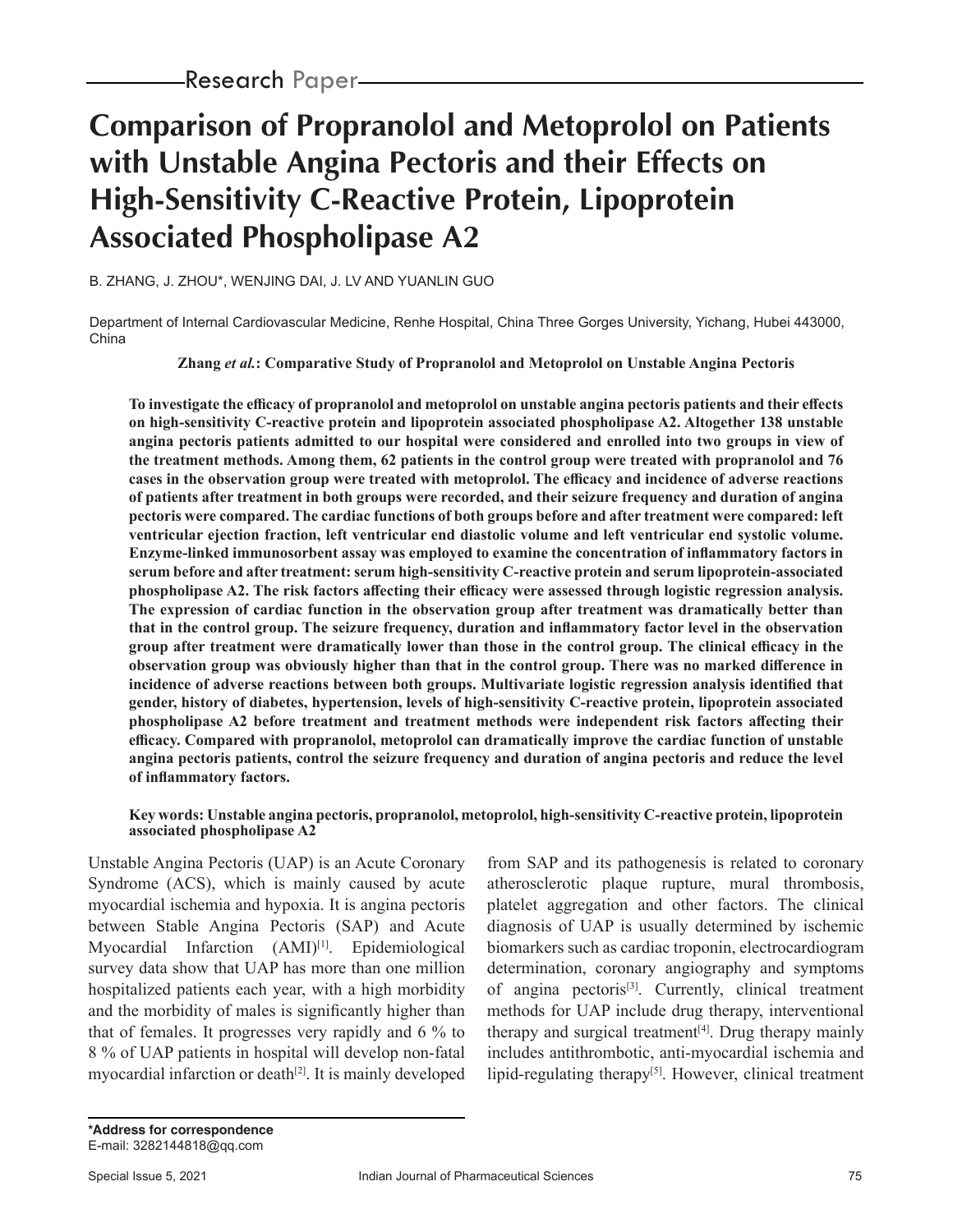will increase the risk of sudden death, stroke or nonfatal myocardial infarction<sup>[6]</sup>. Although some studies show that the progress of treatment measures for cardiovascular diseases has shown a downward trend in clinical practice, due to the continuous growth of the global population aging and the high mortality, the exploration of safe and effective treatment schemes has always been a clinical research hotspot $[7]$ .

Propranolol is a non-selective competitive inhibitor of epinephrine beta (β) receptor blocker, which can block β1 and β2 receptors on the heart of UAP patients at the same time and can restore the balance of oxygen supply and demand in ischemic myocardium at a low level<sup>[8]</sup>. Studies have shown that it can be used clinically to treat arrhythmia, hypertension, angina pectoris, etc., caused by various reasons. It is soluble in water and absorbed completely after oral administration, about 90  $\%$ <sup>[9]</sup>. Metoprolol can competitively block β1-adrenoceptors in glomerulus and heart and its blocking effect on β2 receptor is very weak. Metoprolol is a selective β1 adrenoceptor blocker<sup>[10]</sup>. Relevant studies show that it can effectively treat cardiovascular diseases such as hypertension, arrhythmia, myocardial infarction, etc. It is extremely soluble in water and can be completely absorbed by patients after oral administration<sup>[11]</sup>. Studies have shown that UAP patients can effectively reduce the occurrence of angina pectoris and prevent the risk of non-fatal myocardial infarction after receiving metoprolol treatment<sup>[12]</sup>. The results manifested that the levels of high sensitivity C-Reactive Protein (hs-CRP) and serum Lipoprotein-related Phospholipase A2 (Lp-PLA2) in UAP patients increased to different degrees<sup>[13]</sup>. hs-CRP is an acute phase protein synthesized when the body is stimulated by inflammation. It rises for several hours after inflammation occurs and reaches its peak within 48  $h^{[14]}$ . Lp-PLA2 is a specific inflammatory factor secreted by inflammatory cells and plays a vital part in UAP's development and progression<sup>[15]</sup>. hs-CRP and Lp-PLA2 can be employed as inflammatory indicators to evaluate the efficacy of UAP patients $[16]$ . Zhong *et al.* pointed out that the frequency of angina pectoris and the levels of hs-CRP, Lp-PLA2 decreased after drug therapy with epinephrine β blocker<sup>[17]</sup>.

At present, there are few researches on the comparison of clinical effects of propranolol and metoprolol in treating UAP and their effects on hs-CRP and Lp-PLA2. This study will evaluate the efficacy of the two alone and analyze their effects on hs-CRP and Lp-PLA2, hoping to provide clinical reference value for patients.

#### **MATERIALS AND METHODS**

#### **General information:**

HAltogether 138 UAP patients admitted to our hospital from June 2017 to March 2019 were regarded as the research participants. 62 cases were divided into the control group, 38 males and 24 females, aged 52-75 y with an average of (60.03±3.93) y; the course of disease was  $1.1 - 8.5$  mo, averaging  $(2.86 \pm 1.51)$  mo. Cardiac function New York Heart Association (NYHA) classification was: 38 cases of class I and 24 cases of class II. 76 cases were enrolled into the observation group, 46 males and 30 females, aged 55-78 y with an average of  $(59.53\pm4.12)$  y; the course of disease was 1.3-9.1 mo, with an average of  $(3.26\pm1.47)$  mo. Cardiac function NYHA classification was: 45 cases of class I and 31 cases of class II. This study was approved by the ethics committee of our hospital. The subjects and their families have been informed and they have signed a fully informed consent form.

Inclusion criteria includes patients conformed to diagnostic criteria for UAP established by American Heart Association (AHA)<sup>[18]</sup>; UAP was confirmed by electrocardiogram (ECG) and coronary angiography; those had typical clinical symptoms of UAP; all patients were first time diagnosed as UAP; those had complete clinical data.

Exclusion criteria includes those complicated with liver and kidney dysfunction, pulmonary heart disease, severe heart failure or valvulopathy; patients; those had allergic constitution and drug allergy; a person who withdrew from an experiment in the middle of a journey or who lost an interview.

#### **Treatment methods:**

After admission, patients in both groups received routine basic treatment: antiplatelet, anticoagulant and oxygen inhalation. Control group: propranolol hydrochloride (Lisheng Pharmaceutical Co., Ltd., Tianjin, China, item number: H12020151) was taken orally, twice/d, 10 mg/time[19]. Observation group: metoprolol tartrate (Ruikang Pharmaceutical Co., Ltd., Sichuan, China, item number: H20084505) was taken orally, 12.5 mg/ time and 2 times/ $d^{[20]}$ . Patients in both groups were given continuous medication for 1 mo.

#### **Outcome measures:**

Total effective rate of treatment; Seizure frequency and duration of angina pectoris; Cardiac function indexes such as Left Ventricular Ejection Fraction (LVEF), Left Ventricular End Diastolic Volume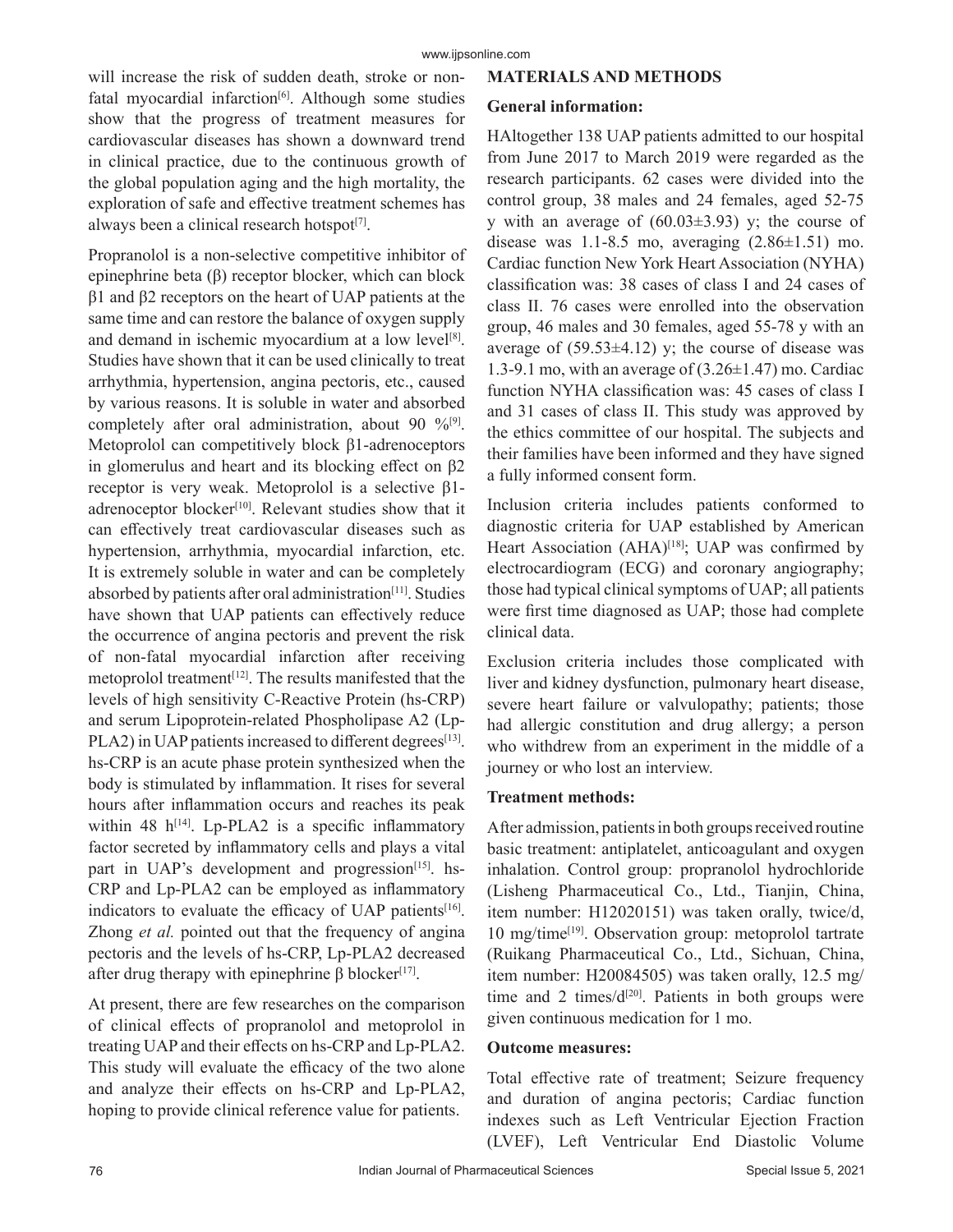(LVEDV) and Left Ventricular End Systolic Volume (LVESV); Inflammatory factors: serum Lp-PLA2 and hs-CRP levels were measured before and after admission in both groups. Both Lp-PLA2 and hs-CRP were determined via solid-phase sandwich Enzyme-Linked Immunosorbent Assay (ELISA). The tests were conducted in strict conformity with the specifications of human Lp-PLA2 ELISA kit (Jingkang Bioengineering Co., Ltd., Shanghai, China, JK-EA01476) and hs-CRP ELISA kit (JK-EA00186). All testing operations were undertaken by the same professional; Incidence of adverse reactions.

#### **Evaluation standard of efficacy:**

Markedly effective-clinical symptoms completely disappear and electrocardiogram returns to normal level. Effective-the clinical symptoms are obviously improved, the pain degree is relieved, the attack times are reduced and the electrocardiogram is obviously improved but not restored to the normal level. Ineffective-There is no obvious improvement in clinical symptoms and ECG, no change or prolongation of duration, no change or aggravation of frequency.

Total effective rate=(number of effective cases+number of effective cases)/total number of cases×100 %

#### **Statistical methods:**

The data were statistically analyzed via Statistical Package For The Social Sciences (SPSS) 21.0 (Beijing Bioeasy Technology Co., Ltd., China). The counting data were represented by the number of cases/percentage (n/%) and their comparison between groups was conducted by Chi-square test. When the theoretical frequency in Chi-square test was less than 5, we employed the continuity correction Chi-square test. The measurement data were represented by  $x \pm s$ and their comparison of between groups was conducted through independent-sample T-test. The comparison before and after treatment within the group was conducted via paired T-test, the data above two groups were analyzed by one-way analysis of variance and the comparison between both groups was conducted by Bonferroni method. The risk factors affecting the efficacy of UAP patients were assessed via Logistics multivariate regression analysis. The difference was statistically remarkable when p<0.05.

#### **RESULTS AND DISCUSSION**

There was no marked difference between the two groups in terms of gender, age, course of disease, NYHA classification of cardiac function, seizure type, history of diabetes, hypertension, smoking, drinking, place of residence and other clinical first-line data  $(p>0.05)$  (Table 1).

After treatment, the total effective rate of patients in the observation group was 96.05 %, while that in the control group was 77.42 %; the rate in the observation group was higher than that in the control group ( $p \le 0.05$ ) (Table 2).

Before treatment, there was no marked difference in the seizure frequency and duration of angina pectoris between both groups. After treatment, the frequency and duration were dramatically reduced, with obvious difference compared with before treatment. In the meantime, the frequency and duration in the observation group decreased more remarkably than that in the control group (fig. 1)

| TABLE 1: COMPARISON OF GENERAL DATA OF PATIENTS BETWEEN BOTH GROUPS [n (%)] (x±s) |  |  |  |
|-----------------------------------------------------------------------------------|--|--|--|
|-----------------------------------------------------------------------------------|--|--|--|

| <b>Classification</b>                          | Control group (n=62) | <b>Observation group</b><br>$(n=76)$      | $t/x^2$ value | p value |
|------------------------------------------------|----------------------|-------------------------------------------|---------------|---------|
| Gender                                         |                      |                                           | 0.008         | 0.927   |
| Male                                           | 38 (61.29)           | 46 (60.53)                                |               |         |
| Female                                         | 24 (38.71)           | 30 (39.47)                                |               |         |
| Age $(y)$                                      |                      |                                           | 0.000         | 0.999   |
|                                                | $60.03 \pm 3.93$     | $59.53 \pm 4.12$                          |               |         |
| Course of disease (mo)                         |                      |                                           | 1.571         | 0.118   |
|                                                | $2.86 \pm 1.51$      | $3.26 \pm 1.47$                           |               |         |
| <b>Cardiac function NYHA</b><br>classification |                      |                                           | 0.062         | 0.804   |
| Class I                                        | 38 (61.29)           | 45 (59.21)                                |               |         |
| Class II                                       | 24 (38.71)           | 31 (40.79)                                |               |         |
| Seizure type                                   |                      |                                           | 1.057         | 0.901   |
| Special Issue 5, 2021                          |                      | Indian Journal of Pharmaceutical Sciences |               | 77      |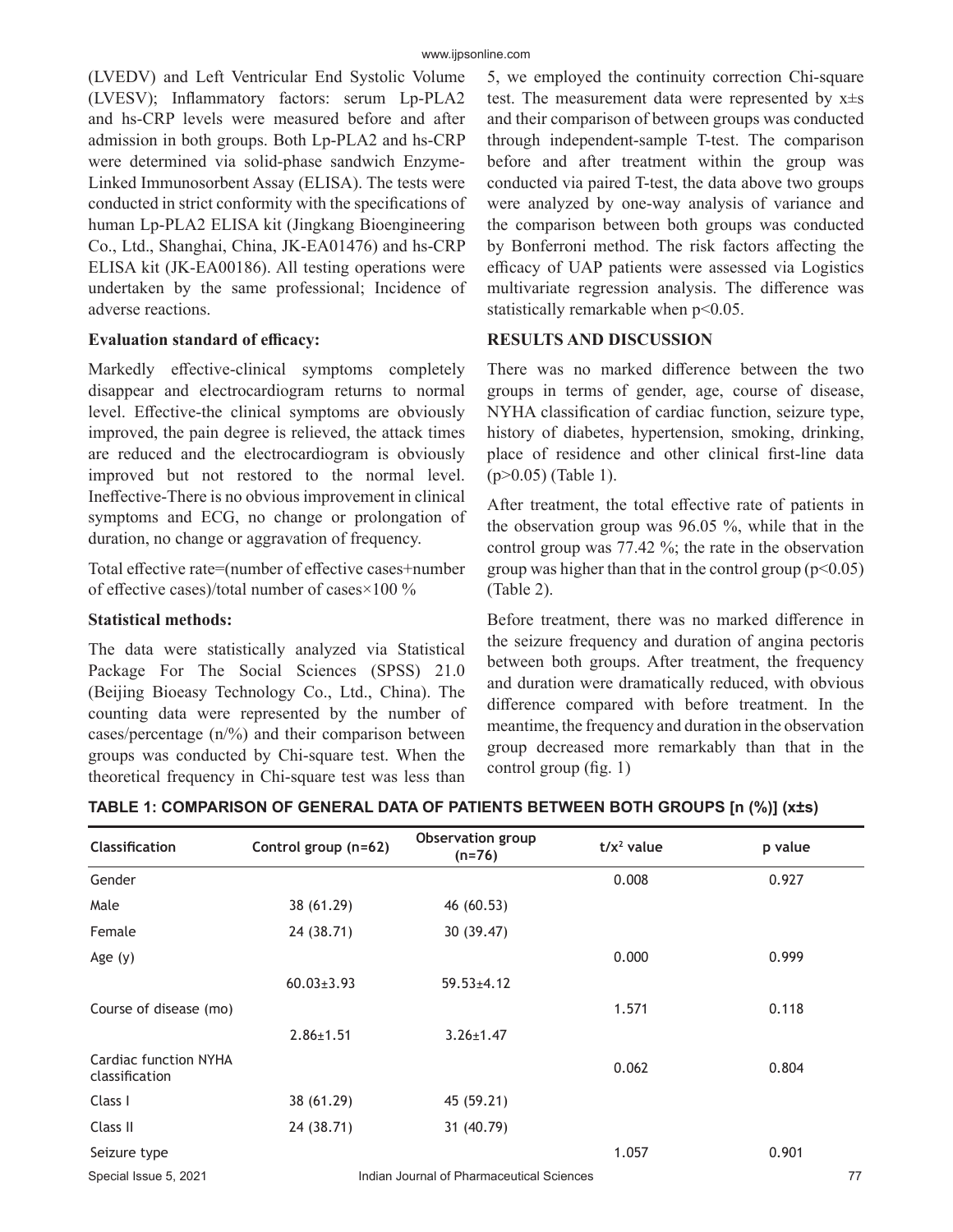|            | www.ijpsonline.com |       |       |
|------------|--------------------|-------|-------|
| 28(45.16)  | 32 (42.11)         |       |       |
| 18 (29.03) | 25 (32.89)         |       |       |
| 9(14.52)   | 13 (17.10)         |       |       |
| 5(8.06)    | 5(6.58)            |       |       |
| 2(3.23)    | 1(1.32)            |       |       |
|            |                    | 0.177 | 0.674 |
| 42 (67.74) | 54 (71.05)         |       |       |
| 20 (32.26) | 22 (28.95)         |       |       |
|            |                    | 0.104 | 0.747 |
| 45 (72.58) | 57 (75.00)         |       |       |
| 17 (27.42) | 19 (25.00)         |       |       |
|            |                    | 0.392 | 0.530 |
| 47 (75.81) | 54 (71.05)         |       |       |
| 15 (24.19) | 22 (28.95)         |       |       |
|            |                    | 0.151 | 0.697 |
| 43 (69.35) | 55 (72.37)         |       |       |
| 19 (30.65) | 21(27.63)          |       |       |
|            |                    | 1.042 | 0.307 |
| 38 (61.29) | 40 (52.63)         |       |       |
| 24 (38.71) | 36 (47.37)         |       |       |
|            |                    |       |       |

#### **TABLE 2: EFFICACY OF PATIENTS IN BOTH GROUPS AFTER TREATMENT [n (%)]**

| Group             |    | Markedly effective | <b>Effective</b>         | <b>Ineffective</b>       | Total effective rate (%) |
|-------------------|----|--------------------|--------------------------|--------------------------|--------------------------|
| Observation group | 76 | 61(80.26)          | 12 (15.79)               | 3(3.95)                  | 73 (96.05)               |
| Control group     | 62 | 25 (40.32)         | 23(37.10)                | 14 (22.58)               | 48 (77.42)               |
| $x^2$             | -  | ۰                  |                          | $\overline{\phantom{a}}$ | 24.48                    |
| p                 | -  | -XZ                | $\overline{\phantom{a}}$ |                          | < 0.000                  |



**Fig. 1: Changes in seizure frequency and duration of angina pectoris before and after treatment in the two groups, (A) comparison of seizure frequency of angina pectoris before and after treatment between both groups; (B) comparison of duration of angina pectoris before and after treatment between both groups**  Note: \*\*\*p<0.001. ( $\blacksquare$ ) Before treatment; ( $\blacksquare$ ) After treatment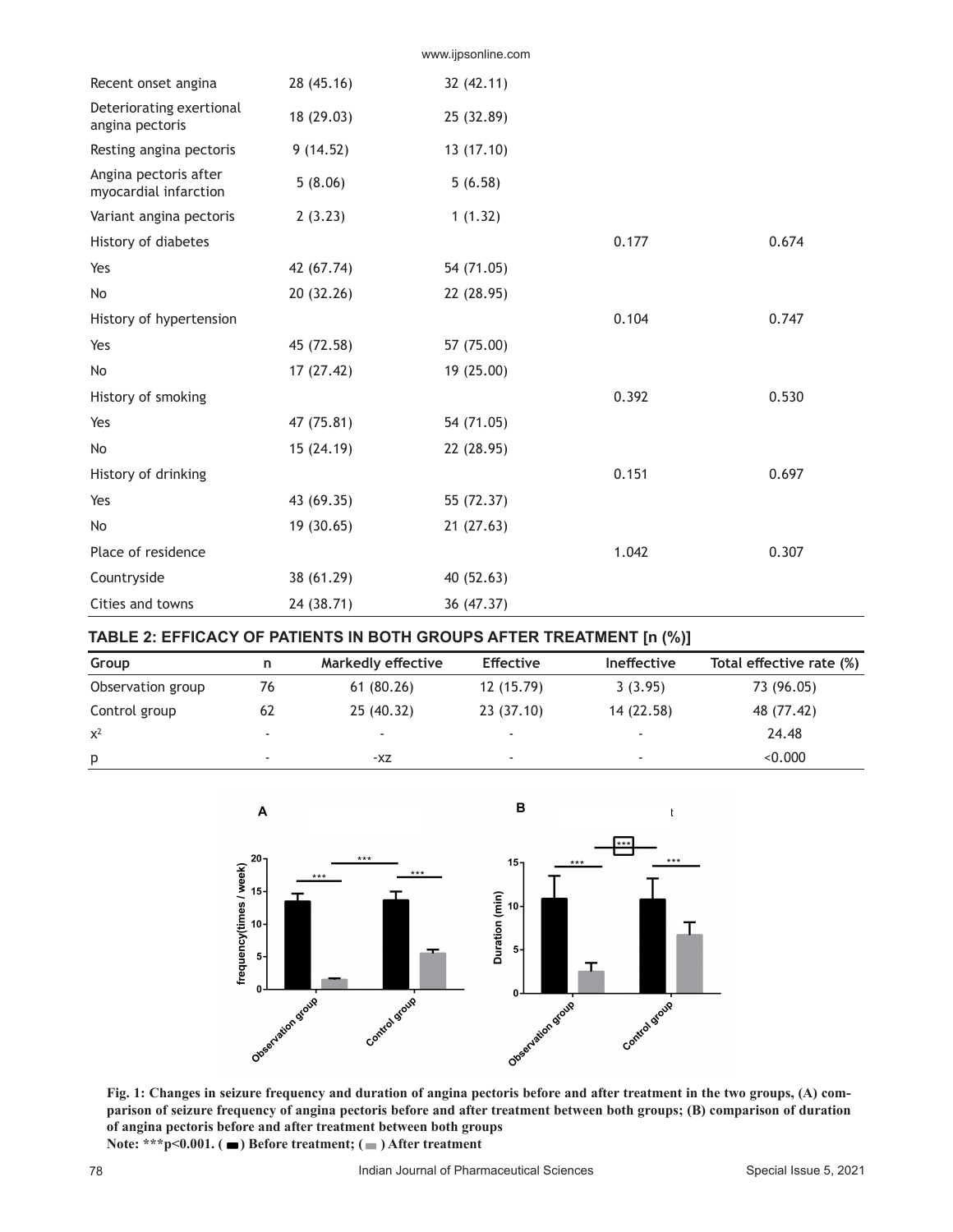Before treatment, there was no remarkable difference in LVEF, LVEDV and LVESV between both groups. After treatment, LVEF was dramatically increased, LVEDV and LVESV were dramatically decreased and there was obvious difference compared with before treatment. Meanwhile, LVEF in the observation group increased more dramatically than that in the control group and LVEDV and LVESV decreased more obviously (fig. 2).

There was no marked difference in the hs-CRP and Lp-PLA2 levels between both groups before treatment. After treatment, the levels decreased. Compared with the control group, the levels in the observation group decreased more dramatically (fig. 3).

During the treatment, 2 cases of nausea and vomiting and 3 cases of dizziness occurred in the control group and the incidence of adverse reactions was 8.07 %. There was 1 case of nausea and vomiting and 1 case of dizziness in the observation group and the incidence was 3.95 %. There was no marked difference in the incidence of adverse reactions between both groups (Table 3).

We compared the differences of clinical parameters and related indexes between effective and ineffective patients. And we discovered that 121 patients were effective and 17 patients were ineffective. There was no obvious difference in age, course of disease, cardiac function NYHA classification, seizure type and place of residence of effective and ineffective patients  $(p>0.05)$ , while there were statistical differences in gender, history of diabetes, hypertension, smoking, drinking, hs-CRP, Lp-PLA2 and treatment methods  $(p<0.05)$ . Finally, we analyzed the different factors by multivariate logistic regression. The results manifested that gender ( $p=0.013$ ), diabetes history ( $p=0.026$ ), hypertension history (p=0.029), hs-CRP (p=0.010), Lp-PLA2 ( $p=0.016$ ) and treatment methods ( $p=0.007$ ) were independent risk factors that affected the efficacy of patients (Tables 4-6).



**Fig. 2: Cardiac function indexes before and after treatment in the two groups, (A) comparison of LVEF before and after treatment between both groups; (B) comparison of LVEDV before and after treatment between both groups; (C) comparison of LVESV before and after treatment between both groups**

Note: \*\*\*p<0.001. ( $\blacksquare$ ) Before treatment; ( $\blacksquare$ ) After treatment



**Fig. 3: Levels of inflammatory factors before and after treatment in the two groups, (A) comparison of hs-CRP levels before and after treatment between both groups; (B) comparison of Lp-PLA2 levels before and after treatment between both groups**  Note: \*\*\*p<0.001. ( $\blacksquare$ ) Before treatment; ( $\blacksquare$ ) After treatment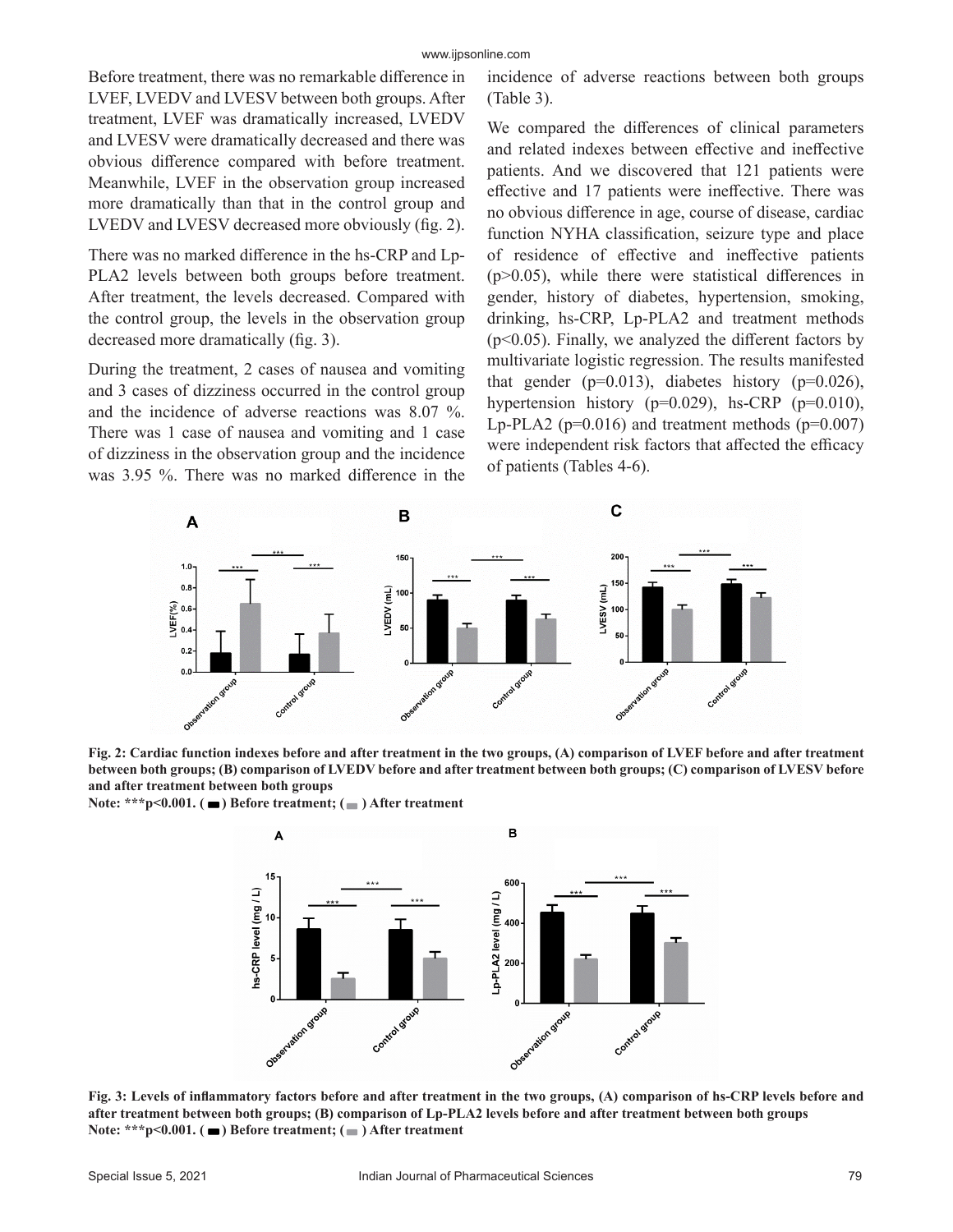| TABLE 3: COMPARISON OF ADVERSE REACTIONS OF PATIENTS IN TWO GROUPS [n (%)] |    |                     |                  |                     |  |
|----------------------------------------------------------------------------|----|---------------------|------------------|---------------------|--|
| Group                                                                      | n  | Nausea and vomiting | <b>Dizziness</b> | Total incidence (%) |  |
| Observation group                                                          | 76 | 1(1.32)             | 2(2.63)          | 3(3.95)             |  |
| Control group                                                              | 62 | 2(3.23)             | 3(4.84)          | 5(8.07)             |  |
| $\chi^2$                                                                   | -  | ۰.                  |                  | 0.649               |  |
| p                                                                          | -  | ۰.                  |                  | 0.42                |  |

www.ijpsonline.com

# **TABLE 4: UNIVARIATE ANALYSIS OF POOR PROGNOSIS IN UAP PATIENTS [n (%), x±s]**

| Factor                                            | n    | <b>Effective group</b><br>$(n=121)$ | Ineffective group<br>$(n=17)$ | $x^2/t$ | p     |
|---------------------------------------------------|------|-------------------------------------|-------------------------------|---------|-------|
| Gender                                            |      |                                     |                               | 6.096   | 0.010 |
| Male                                              | 84   | 69 (82.14)                          | 15 (17.86)                    |         |       |
| Female                                            | 54   | 52 (96.30)                          | 2(3.70)                       |         |       |
| Age $(y)$                                         |      |                                     |                               | 1.082   | 0.298 |
| $<55$                                             | 48   | 44 (91.67)                          | 4(8.33)                       |         |       |
| $\geq 55$                                         | 90   | 77 (85.56)                          | 13 (14.44)                    |         |       |
| Course of disease<br>(mo)                         |      |                                     |                               | 1.519   | 0.131 |
|                                                   | 138  | $2.51 \pm 1.40$                     | $3.06 \pm 1.38$               |         |       |
| Cardiac function<br>NYHA classification           |      |                                     |                               | 2.910   | 0.088 |
| Class I                                           | 83   | 76 (91.57)                          | 7(8.43)                       |         |       |
| Class II                                          | 55   | 45 (81.82)                          | 10(18.18)                     |         |       |
| Seizure type                                      |      |                                     |                               | 3.001   | 0.558 |
| Recent onset<br>angina                            | 60   | 52 (86.67)                          | 8(13.33)                      |         |       |
| Deteriorating<br>exertional angina<br>pectoris    | 43   | 40 (93.02)                          | 3(6.98)                       |         |       |
| Resting angina<br>pectoris                        | 22   | 19 (86.36)                          | 3(13.64)                      |         |       |
| Angina pectoris<br>after myocardial<br>infarction | $10$ | 8(80.00)                            | 2(20.00)                      |         |       |
| Variant angina<br>pectoris                        | 3    | 2(66.67)                            | 1(33.33)                      |         |       |
| History of diabetes                               |      |                                     |                               | 5.520   | 0.018 |
| Yes                                               | 96   | 80 (83.33)                          | 16 (16.67)                    |         |       |
| No                                                | 42   | 41 (97.62)                          | 1(2.38)                       |         |       |
| History of<br>hypertension                        |      |                                     |                               | 4.105   | 0.040 |
| Yes                                               | 102  | 86 (84.31)                          | 16 (15.69)                    |         |       |
| No                                                | 36   | 35 (97.22)                          | 1(2.78)                       |         |       |
| History of smoking                                |      |                                     |                               | 4.328   | 0.037 |
| Yes                                               | 101  | 85 (84.16)                          | 16 (15.84)                    |         |       |
| No                                                | 37   | 36 (97.30)                          | 1(2.70)                       |         |       |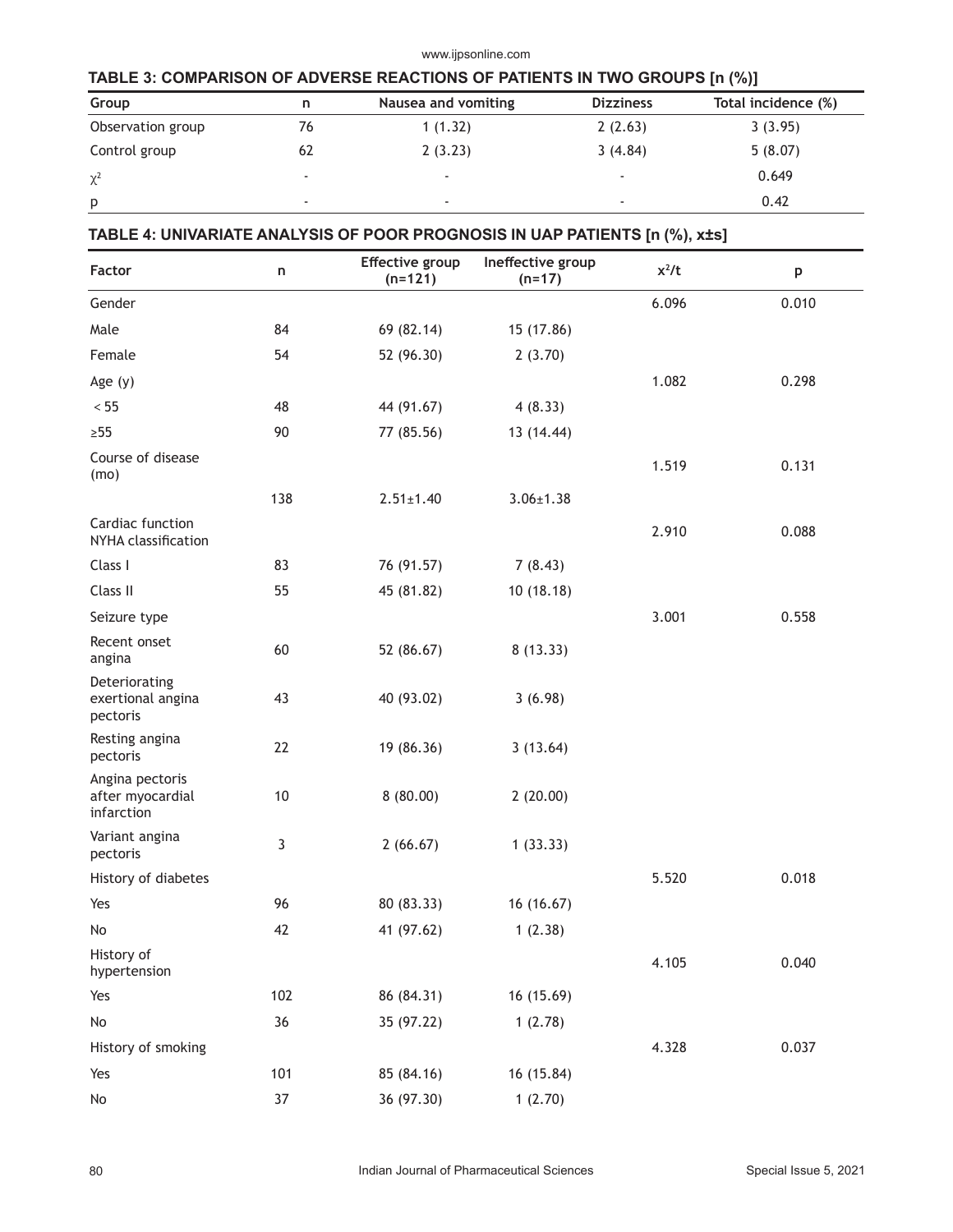www.ijpsonline.com

| History of drinking |     |                 |                 | 5.028 | 0.025   |
|---------------------|-----|-----------------|-----------------|-------|---------|
| Yes                 | 98  | 82 (83.67)      | 16(16.33)       |       |         |
| <b>No</b>           | 40  | 39 (97.50)      | 1(2.50)         |       |         |
| Place of residence  |     |                 |                 | 0.042 | 0.838   |
| Countryside         | 78  | 68 (13.04)      | 10 (13.04)      |       |         |
| Cities and towns    | 60  | 53 (83.93)      | 7(16.07)        |       |         |
| $hs-CRP$ (mg/l)     |     |                 |                 | 31.09 | < 0.001 |
|                     | 138 | $2.03 \pm 0.53$ | $7.62 \pm 1.41$ |       |         |
| Lp-PLA2 (mg/l)      |     |                 |                 | 35.44 | < 0.001 |
|                     | 138 | $201 \pm 19.24$ | $389 \pm 28.10$ |       |         |
| Treatment methods   |     |                 |                 | 24.48 | < 0.001 |
| Propranolol therapy | 76  | 73 (96.05)      | 3(3.95)         |       |         |
| Metoprolol therapy  | 62  | 48 (77.42)      | 14 (22.58)      |       |         |

#### **TABLE 5: LOGISTIC MULTIVARIATE REGRESSION ANALYSIS ASSIGNMENT**

| <b>Factor</b>           | Variable       | Assignment                                                                   |
|-------------------------|----------------|------------------------------------------------------------------------------|
| Gender                  | X1             | Male=0, female=1                                                             |
| History of diabetes     | X <sub>2</sub> | $No=0$ , $yes=1$                                                             |
| History of hypertension | X <sub>3</sub> | $No=0, yes=1$                                                                |
| History of smoking      | X4             | $No=0, yes=1$                                                                |
| History of drinking     | X <sub>5</sub> | $No=0, yes=1$                                                                |
| $hs-CRP$ (mg/l)         | X6             | The data belong to continuous variables and are analyzed with original data. |
| $Lp$ -PLA2 (mg/l)       | X7             | The data belong to continuous variables and are analyzed with original data. |
| Treatment methods       | X8             | Propranolol treatment=0, metoprolol treatment=1                              |

## **TABLE 6: MULTIVARIATE LOGISTIC REGRESSION ANALYSIS ON EFFICACY OF UAP PATIENTS**

| Variable                   | B     | S.E   | Wals  | P     | <b>OR</b> | 95 % CI         |
|----------------------------|-------|-------|-------|-------|-----------|-----------------|
| Gender                     | 1.104 | 0.462 | 5.238 | 0.013 | 2.241     | 1.241-6.122     |
| History of<br>diabetes     | 1.897 | 0.654 | 5.212 | 0.026 | 1.122     | 0.532-2.373     |
| History of<br>hypertension | 2.016 | 0.759 | 6.971 | 0.029 | 1.582     | 1.124-2.448     |
| History of<br>smoking      | 0.133 | 0.042 | 3.684 | 0.951 | 0.492     | $0.165 - 1.284$ |
| History of<br>drinking     | 0.348 | 0.118 | 9.985 | 0.640 | 1.143     | $0.365 - 4.261$ |
| $hs-CRP$ (mg/l)            | 1.171 | 0.517 | 4.778 | 0.010 | 3.171     | 1.561-6.352     |
| Lp-PLA2 (mg/l)             | 1.249 | 0.567 | 5.123 | 0.016 | 3.204     | 1.607-6.398     |
| Treatment<br>methods       | 2.355 | 0.988 | 5.318 | 0.007 | 5.433     | 2.717-10.836    |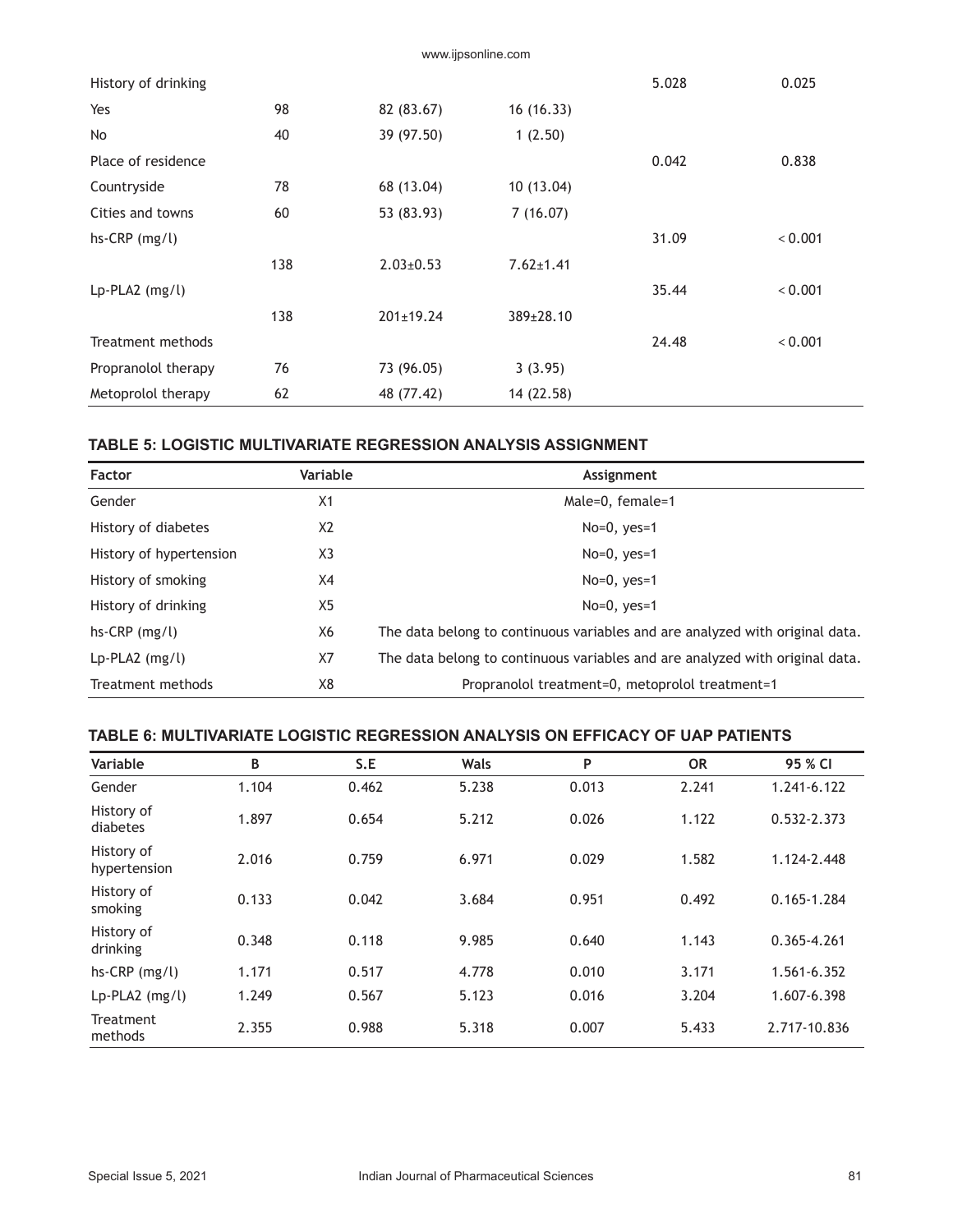Coronary atherosclerotic heart disease (coronary heart disease) is a frequently-occurring and familiar disease in the cardiovascular system with high morbidity and mortality<sup>[21]</sup>. Its main pathogenesis is related to coronary atherosclerosis<sup>[22]</sup>. UAP, as one of the most serious syndromes of coronary heart disease, is mainly caused by imbalance of blood supply and oxygen supply in coronary artery. Due to the unstable condition, easy development and rapid progression of UAP, although current studies show that drug therapy and non-drug therapy can reduce its mortality, they still cannot better quality of life and prognosis clinically<sup>[23]</sup>. The disease characteristics of UAP are mainly tied to its pathogenesis. UAP's pathogenesis is relatively complex, but the current research shows that most of them are due to sudden rupture of atherosclerotic plaques in blood vessels. Plaque after rupture rapidly forms thrombus, further blocking the original narrow arterial blood vessels and aggravating the degree of ischemia and hypoxia<sup>[24]</sup>. With the acceleration of globalization and social development, the living standard is continuously improving. However, it is obvious that the increasing pace of life and the sharp increase in living pressure have led to the rising morbidity of UAP. If UAP patients do not receive timely and effective treatment, it is very easy to cause acute myocardial infarction or ischemic sudden death. Hence, it's quite significant to study its safe and effective medication scheme for clinical selection of therapeutic measures<sup>[25]</sup>.

Previous clinical studies have reported many therapeutic methods and effects of UAP. For example, Gaziano *et al.*<sup>[26]</sup> pointed out that aspirin, as the antithrombotic therapy with the highest drug usage rate, could effectively prevent platelet aggregation and play an antithrombotic role. It can significantly reduce the mortality of UAP and the incidence of AMI and has been clinically used as a conventional treatment drug. Murdoch *et al.*[27] also reported that nitroglycerin could expand arterial blood vessels to increase blood supply and oxygen supply of myocardium, reducing the symptoms of UAP and the incidence of worsening cardiovascular events effectively. At the same time, Gottlieb *et al.*<sup>[28]</sup> pointed out that treating UAP with propranolol could obviously improve the anoxic state by blocking β1 and β2 receptors on the heart, antagonizing the excitation of sympathetic nerve, inhibiting the action of catecholamine, and reducing the oxygen consumption of myocardium. However, Prieto *et al.*[29] studied that after metoprolol was taken by UAP patients, it selectively acted on β1 receptor of the heart, effectively improving myocardial ischemia and

coronary blood flow without affecting muscle blood supply during exercise, thus being significantly superior to propranolol in clinical efficacy and having better exercise tolerance. In this study, the total effective rate of the observation group was 96.05 % and that of the control group was 77.42 %. The observation group was obviously superior to the control group. The incidence of adverse reactions after treatment was relatively low and there was no remarkable difference between the two groups, which indicated that metoprolol had better clinical efficacy in treating UAP than propranolol. Simultaneously, the seizure frequency and duration of angina pectoris in patients of both groups were improved after treatment and the frequency and duration in the observation group decreased more dramatically, indicating that metoprolol could better control the onset of angina pectoris and relieve clinical symptoms than propranolol. Some studies have shown that β receptor blockers can improve cardiac function by acting on β receptors on the heart during the treatment of UAP<sup>[30]</sup>. In this study, cardiac function in the observation group improved better than that in the control group, indicating that metoprolol had more selective action on myocardial cells to improve the cardiac function of patients.

The development and progression of UAP are relevant to the pathological changes of atherosclerosis. A large number of studies believe that inflammatory reactions always occur and play a crucial part in the process of atherosclerosis[31]. Stefanadis *et al.* clarified that the levels of inflammatory factors hs-CRP and Lp-PLA2 were highly expressed in UAP patients, and the plasma concentration was significantly increased. The increase indicated the instability of atherosclerotic plaque, which would increase the risk of malignant cardiovascular events<sup>[32]</sup>. Lp-PLA2 is a highly specific inflammatory factor related to the vulnerability of atherosclerotic plaques and can be used as an independent risk factor for cardiovascular events. Thus, we measured the serum inflammatory factor level of UAP patients. And the results showed that the hs-CRP and Lp-PLA2 levels in both groups decreased after treatment, and the decrease in the observation group was more remarkable, indicating that metoprolol was more effective than propranolol in inhibiting inflammatory response. Finally, we analyzed the risk factors and found that hs-CRP and Lp-PLA2 levels, gender, diabetes history, hypertension history and treatment methods before treatment were independent risk factors affecting the efficacy of UAP patients. Ognev *et al.*<sup>[33]</sup> pointed out that history of hypertension, diabetes and gender were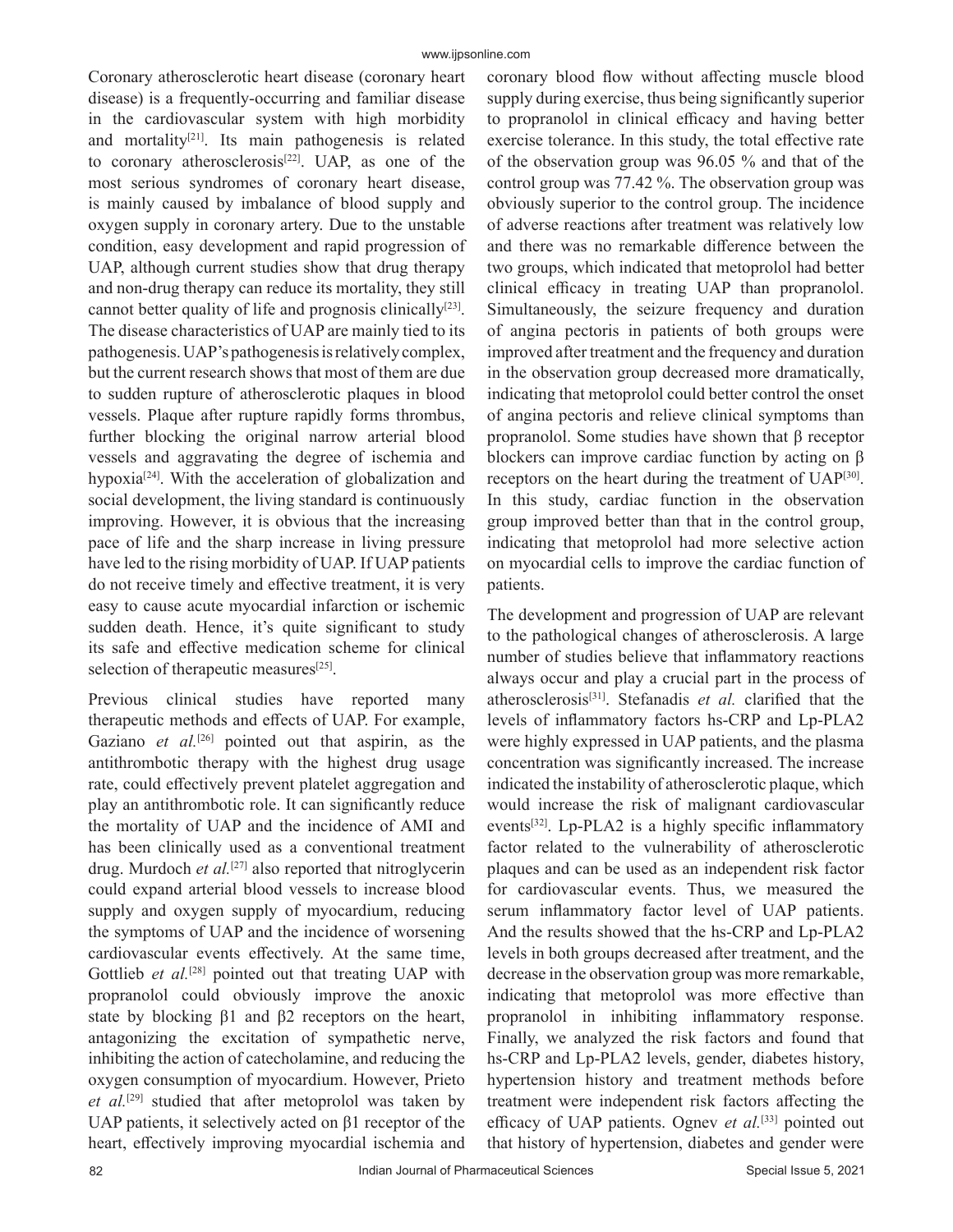the main risk factors for UAP.

To sum up, compared with propranolol, metoprolol can better improve the development and progression of UAP, perfect patients' heart functions and reduces the level of inflammatory factors. However, there is still room for improvement. For example, we can supplement the basic experiments of the therapeutic mechanism of the two therapeutic methods and explore the risk factors affecting the efficacy of patients from the molecular level. In addition, we can also analyze their cognitive function and quality of life not observed in this research. Furthermore, the sample size can be increased to enhance the verification of the study.

# **Funding:**

Effects of macrophage polarization mediated via beta 2 receptor on ox-LDL-induced macrophage charring, Scientific Research Projects of Hubei Health and Health Commission from 2019 to 2020, (WJ2019F073); Effect of propranolol on LP-PLA2 and HsCRp in patients with unstable angina pectoris, Science Foundation of Three Gorges University (KJ2015A028).

### **Conflict of interests:**

The authors declared no conflicts of interest.

# **REFERENCES**

- 1. D'Souza M, Sarkisian L, Saaby L, Poulsen TS, Gerke O, Larsen TB, *et al.* Diagnosis of unstable angina pectoris has declined markedly with the advent of more sensitive troponin assays. Am J Med 2015;128(8):852-60.
- 2. Giannitsis E, Biener M, Hund H, Mueller-Hennessen M, Vafaie M, Gandowitz J, *et al.* Management and outcomes of patients with unstable angina with undetectable, normal or intermediate hsTnT levels. Clin Res Cardiol 2020;109(4):476-87.
- 3. Yao W, Gao Y, Wan Z. Serum metabolomics profiling to identify biomarkers for unstable angina. Biomed Res Int 2017;2017.
- 4. Ozaydin M, Yucel H, Kocyigit S, Adali MK, Aksoy F, Kahraman F, *et al.* Nebivolol versus carvedilol or metoprolol in patients presenting with acute myocardial infarction complicated by left ventricular dysfunction. Med Princ Pract 2016;25(4):316-22.
- 5. Sami S, Willerson JT. Contemporary treatment of unstable angina and non-ST-segment-elevation myocardial infarction (part 2). Tex Heart Inst J 2010;37(3):262-75.
- 6. Yang L, Song L, Ma D, Zhang J, Xie H, Wu H, *et al.* Plasma S100A4 level and cardiovascular risk in patients with unstable angina pectoris. Biomark Med 2019;13(17):1459-67.
- 7. Wu SW, Pan Q, Chen T, Wei LY, Xuan Y, Wang Q, *et al.* Research of medical expenditure among inpatients with unstable angina pectoris in a single center. Chin Med J 2017;130(13):1529.
- 8. Al-Majed AA, Bakheit AHH, Abdel Aziz HA, Alajmi FM, AlRabiah H. Propranolol. Profiles Drug Subst Excip Relat Methodol 2017;42:287-338.
- 9. Batra S, Bhushan R. Methods and approaches for determination and enantioseparation of (RS)‐propranolol. Biomed Chromatogr 2019;33(1):e4370.
- 10. Bykov K, Gagne JJ, Wang B, Choudhry NK. Impact of a Metoprolol Extended Release Shortage on Post-Myocardial Infarction β-Blocker Utilization, Adherence and Rehospitalization. Circ Cardiovasc Qual Outcomes 2018;11(10):e004096.
- 11. Rossi P, Paoli P, Chelazzi L, Conti L, Bencini A. The solidstate structure of the β-blocker metoprolol: A combined experimental and in silico investigation. Acta Crystallogr C Struct Chem 2019;75(2):87-96.
- 12. Allam A, Fetih G. Sublingual fast dissolving niosomal films for enhanced bioavailability and prolonged effect of metoprolol tartrate. Drug Des Devel Ther 2016;10:2421-33.
- 13. Sertić J, Skorić B, Lovrić J, Bozina T, Reiner Z. Does Lp-PLA2 determination help predict atherosclerosis and cardiocerebrovascular disease?. Acta Med Croatica 2010;64(4):237-45.
- 14. Mitevska I, Srbinovska E, Stojanovska L, Antova E, Apostolopoulos V, Bosevski M. Single-photon emission computed tomography myocardial ischemia detection in highrisk asymptomatic patients: correlation with coronary calcium score and high-sensitivity C-reactive protein. Indian J Nucl Med 2019;34(2):99.
- 15. Yang F, Ma L, Zhang L, Wang Y, Zhao C, Zhu W, *et al.* Association between serum lipoprotein-associated phospholipase A2, ischemic modified albumin and acute coronary syndrome: a cross-sectional study. Heart Vessel 2019;34(10):1608-14.
- 16. Ma CY, Xu ZY, Wang SP, Peng HY, Liu F, Liu JH, *et al.* Change of inflammatory factors in patients with acute coronary syndrome. Chin Med J 2018;131(12):1444-49.
- 17. Zhong Y, Ye F, You W, Wu ZM. Correlation between serum inflammatory cytokine levels and fibrous cap thickness of fibrofatty plaque in coronary culprit lesions. Zhonghua Xin Xue Guan Bing Za Zhi 2017;45(7):566-71.
- 18. January CT, Wann LS, Calkins H, Chen LY, Cigarroa JE, Cleveland JC, *et al.* 2019 AHA/ACC/HRS focused update of the 2014 AHA/ACC/HRS guideline for the management of patients with atrial fibrillation: a report of the American College of Cardiology/American Heart Association Task Force on Clinical Practice Guidelines and the Heart Rhythm Society. J Am Coll Cardiol 2019;74(1):104-32.
- 19. Cleophas TJ, van't Leven M, Kauw FH, Remmert HP, Kuijper A, Zwinderman K, *et al.* Celiprolol vs. propranolol in unstable angina pectoris: a double-blind, randomized, parallel-group study. Angiology 1995;46(2):137-44.
- 20. Bhat MA, Gandhi G. Assessment of DNA damage in leukocytes of patients with coronary artery disease by comet assay. Int Heart J 2017;58(2):271-4.
- 21. Ahmadi A, Leipsic J, Blankstein R, Taylor C, Hecht H, Stone GW, *et al.* Do plaques rapidly progress prior to myocardial infarction? The interplay between plaque vulnerability and progression. Circ Res 2015;117(1):99-104.
- 22. Pasterkamp G, Den Ruijter HM, Libby P. Temporal shifts in clinical presentation and underlying mechanisms of atherosclerotic disease. Nat Rev Cardiol 2017;14(1):21-9.
- 23. Sikora J, Niezgoda P, Barańska M, Buszko K, Skibińska N, Sroka W, *et al.* METoclopramide Administration as a Strategy to Overcome MORPHine-ticagrelOr Interaction in PatientS with Unstable Angina PectorIS—the METAMORPHOSIS trial. Thromb Haemost 2018;118(12):2126-33.